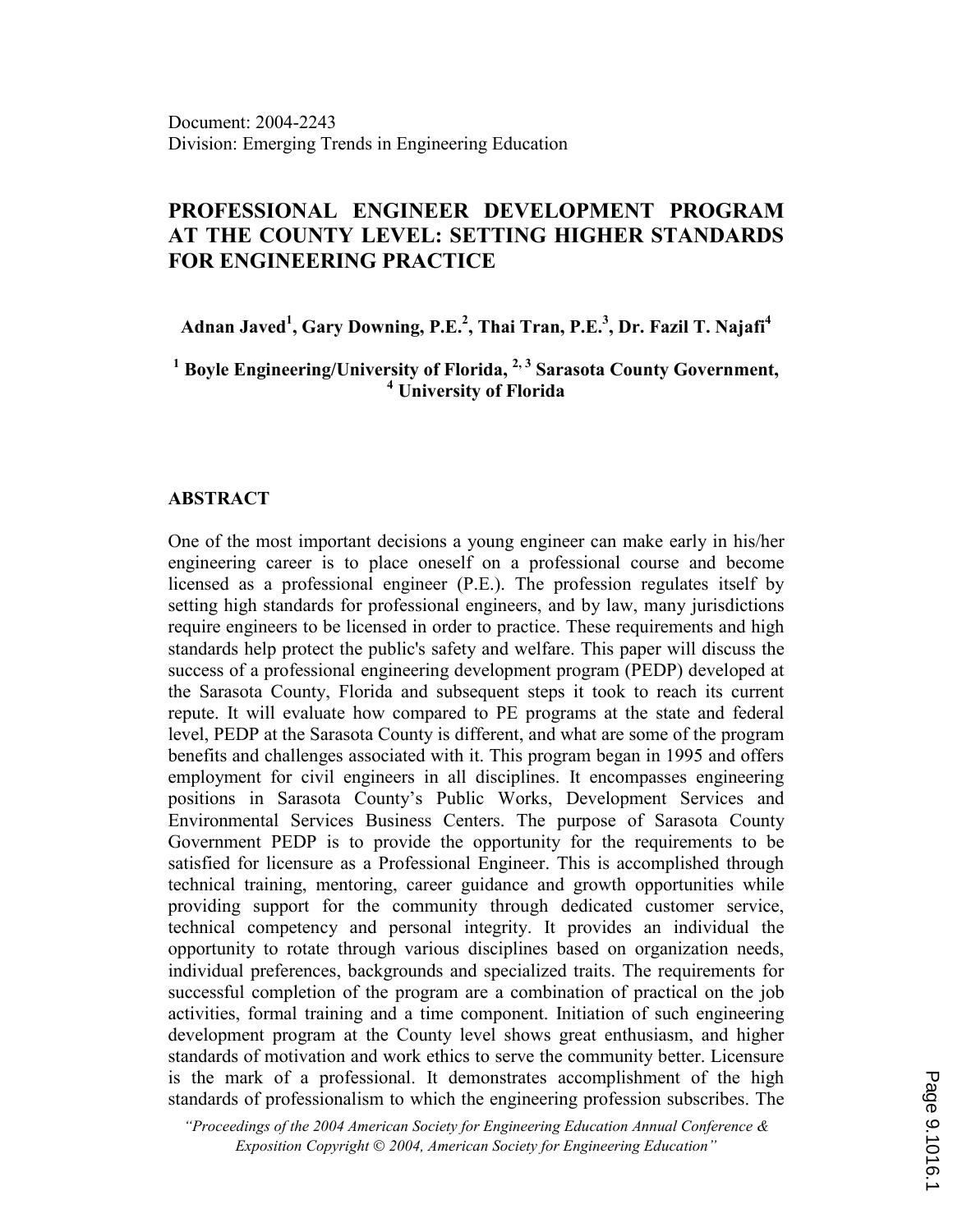Sarasota County has given this practice a unique definition called "employee capital."

## 1. INTRODUCTION

The purpose of this paper is to emphasize the importance of becoming licensed as a professional engineer through education, experience, and mentoring. This has been successfully implemented in Sarasota County, Florida since 1994. Sarasota County Professional Engineering Development Program (PEDP) provides the opportunity for the requirements to be satisfied for licensure as a Professional Engineer. The requirements for successful completion of the program are a combination of practical on the job activities, formal training and a time component. It provides an individual the opportunity to rotate through various disciplines based on organization needs, individual preferences, backgrounds and specialized traits. This paper will touch on the concepts, background, operation, results, and success of Sarasota County PEDP.

### 1.1 Professional Licensure and its Importance

One of the most important decisions a young engineer can make early in his engineering career is to place himself on a course to become licensed as a professional engineer (P.E.). The licensing of Civil Engineers is important because of the significant role it plays in society, affecting every human being in terms of safe buildings and roads, clean water, communication, and infrastructure management. The profession is regulated by licensing boards - composed of P.E.'s and members of the public - in each U.S. state and territory. The licensing boards set high standards for professional engineers, and these high standards help protect the public health, safety, and welfare. As a result, engineers must be licensed to offer their services to the public. This constitutes the legislative intent of the Engineering Practice Act.

Licensure is the mark of a professional. It demonstrates accomplishment of the high standards of professionalism to which the engineering profession subscribes. Summarizing the importance of Licensure, it

- i) demonstrates that one has accomplished a recognized standard,
- ii) sets one apart from others in your profession,
- iii) provides career options and opportunities that might not have been available otherwise, and
- iv) serves as a protection of public health, safety, and welfare.

## 1.2 Engineering Practice in the State of Florida

In an effort to implement the Engineering Practice Act at the State level, the Florida Legislature found that it was necessary in the interest of public health and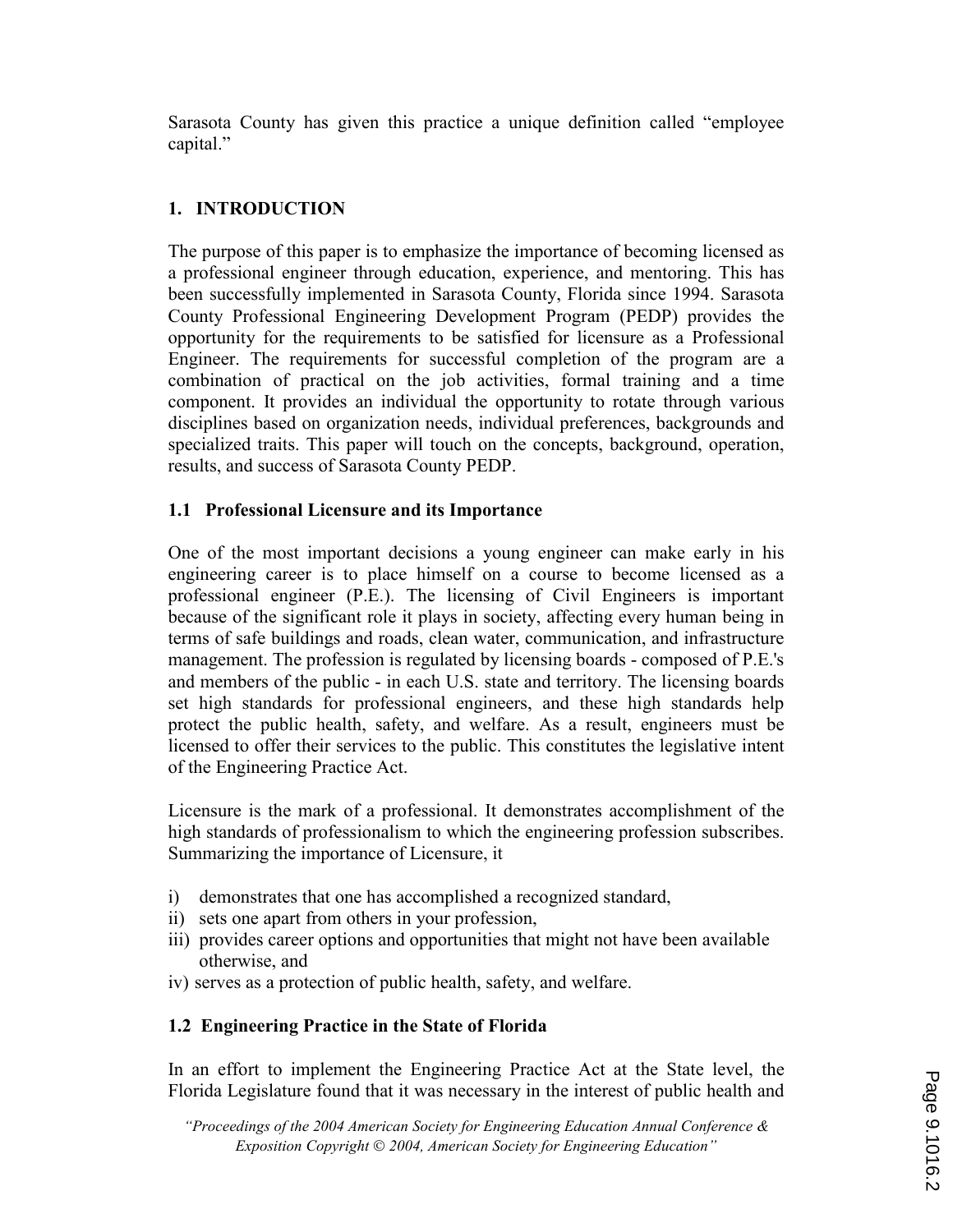safety to regulate the practice of engineering in the State of Florida and thus created Chapter 471, Florida Statutes, the Engineering Registration Law. Under this law the Florida Board of Professional Engineers is responsible for reviewing applications, administering examinations, licensing qualified applicants, and regulating the practice of engineering throughout the state.

### 1.3 Sarasota County's Professional Engineer Development Program (PEDP)

Based on the Florida's Legislature Sarasota County recognized the importance of promulgating Engineering Practice Act at the County level. This was a smart approach to advance the continuing efforts of introducing the importance of licensure at the community level. Sarasota County's Professional Engineering Development Program (PEDP) began recruiting graduate engineers in 1994. The purpose of this program was to provide the training and background for participants as they develop into licensed professional engineers. They are expected to fulfill the future needs of Sarasota County Government and include positions in Public Works and Development Services.

## 2. HISTORY

Located on the gulf coast of Florida, bordering the south side of Manatee County, Sarasota County is one of the fastest growing mid-sized county in the State of Florida. It encompasses both urban and rural landscapes with total area of approximately 573 square miles. Based on the demographic and social factors Sarasota County Government established Public Works/Infrastructure Business Centers to serve the needs of the community.

Population and development issues from 1987 – 1993, along with the flooding problems forced the County to shift its focus towards infrastructure management. This was the time when the old school of running Public Works business was overshadowed by the concept of PEDP (See Table 1). It was recognized that the County needed additional staffing and professionalism to provide service to citizens. Sarasota County had to make marked changes in its organizational layout to put it back on the path to growth and development, and this gave birth to the vision for an "action plan".

| <b>YEAR</b> | <b>POPULATION</b> | <b>ENGINEERS</b> | <b>PE'S</b> | <b>STAFF</b> |
|-------------|-------------------|------------------|-------------|--------------|
| 1978        | 178,694           |                  |             | $\rm N/A$    |
| 1990        | 277,776           |                  |             | 245          |
| 1995        | 295,942           | 35               |             | 349          |
| 2002        | 325,927           | 48               |             | 523          |

Table 1 Historical Trend in Public Works Staffing

In 1991 Sarasota County with the help of Dr. Goodnight, PE who was Deputy Secretary of Transportation, Florida Department of Transportation (FDOT) at the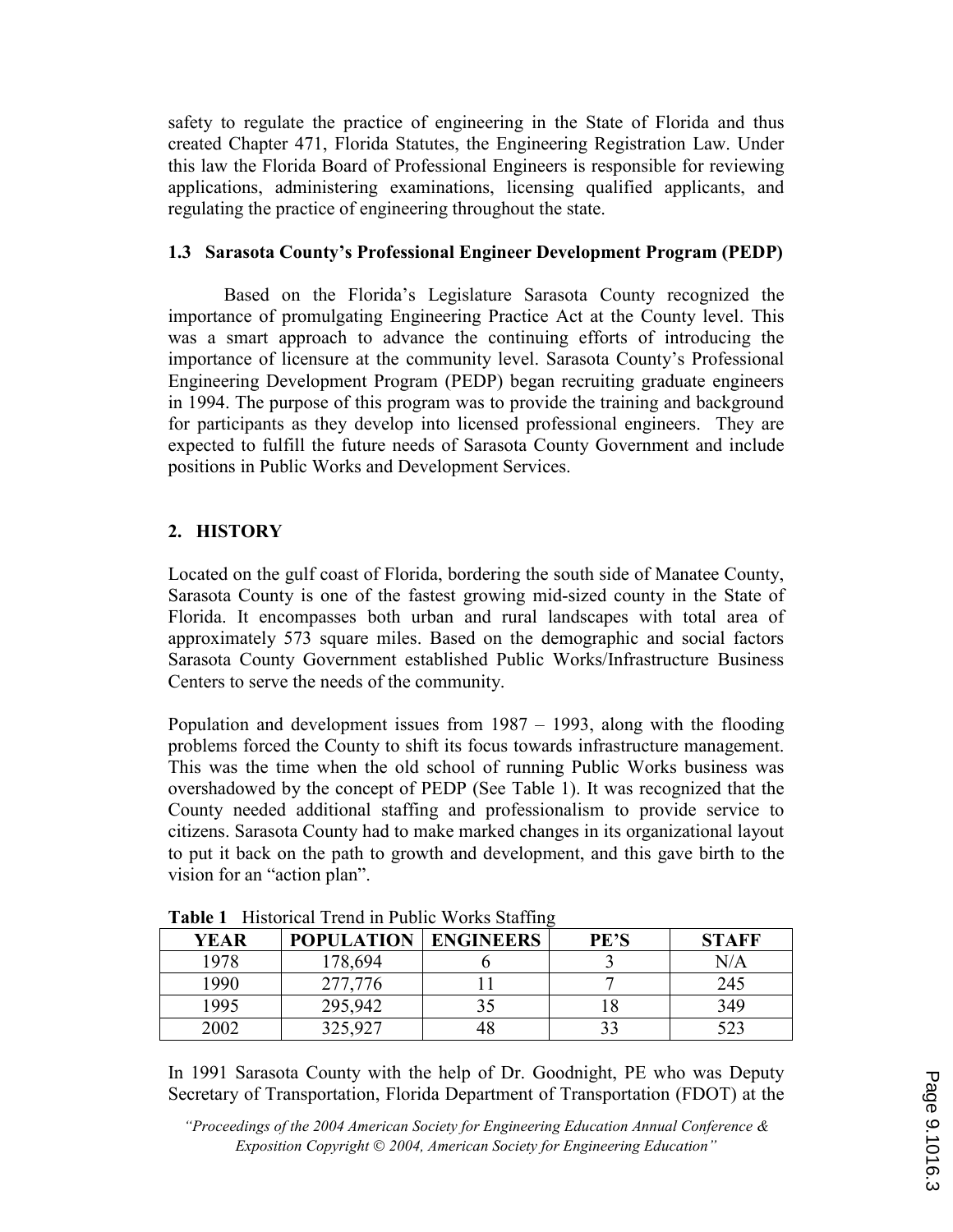time developed a Professional Engineering Development Program (PEDP). It was promoted with emphasis on developing organizational growth and development.

#### 3. PEDP AND ITS IMPLEMENTATION IN SARASOTA COUNTY

The goal for the PEDP was "to create an organization where the leadership and talent necessary for sustainability would be from internal staff rather than relying on external factors, focusing on licensure through education, experience and mentoring." During the course of developing an action plan for the PEDP, numerous hurdles were faced which were resolved on the principle of "Making it work." Following are some of the obstacles that were successfully handled at the time,

#### Obstacles Solutions

| 1) Positions for additional engineering<br>staff                                                                                                                        | 1) Reclassification of open positions for<br>Engineers                                                                                                                                                        |
|-------------------------------------------------------------------------------------------------------------------------------------------------------------------------|---------------------------------------------------------------------------------------------------------------------------------------------------------------------------------------------------------------|
| 2) Human Resources, Administration                                                                                                                                      | 2) Strong emphasis as part of a vision<br>to better diversity                                                                                                                                                 |
| 3) Recruiting staff<br>4) Will they come?How long will<br>they stay?What will they do?<br>5) Selling the concept to existing staff;<br>"Field people vs. Carpet people" | 3) Recruitment from state universities<br>4) Recruitment, responsibility and real<br>work assignments<br>5) Allow staff the opportunity to adjust<br>the attitude. Matching assignments with<br>personalities |
|                                                                                                                                                                         |                                                                                                                                                                                                               |

To create the sense of achievement and development a slogan to success was put together by the pioneers of the program, "Excitement  $+$  Enthusiasm  $=$ Excellence." This was used to symbolize the

i) skills that create a dynamic program comprising of supervisory committees and upper management, governed by principles of self government, and follows the open doors policy,

ii) developing a professional relationship based on respect, reliability, and responsibility,

iii) spirited motivation by assigning tasks in increasing difficulty.

Success of this program can be determined from the fact that 13 out of 14 successful graduates are still employed with Sarasota County. Nobody at the time of developing it knew that it would be highly successful, and one day will be recognized at the State and National level. Sarasota County PEDP received the Best Engineering Development Program Award from the Florida Engineering Society (FES) for years 2000 and 2003. Furthermore last year a team from Sarasota County went to 2003 Annual APWA Congress hosted in San Diego, CA

<sup>&</sup>quot;Proceedings of the 2004 American Society for Engineering Education Annual Conference & Exposition Copyright  $\odot$  2004, American Society for Engineering Education"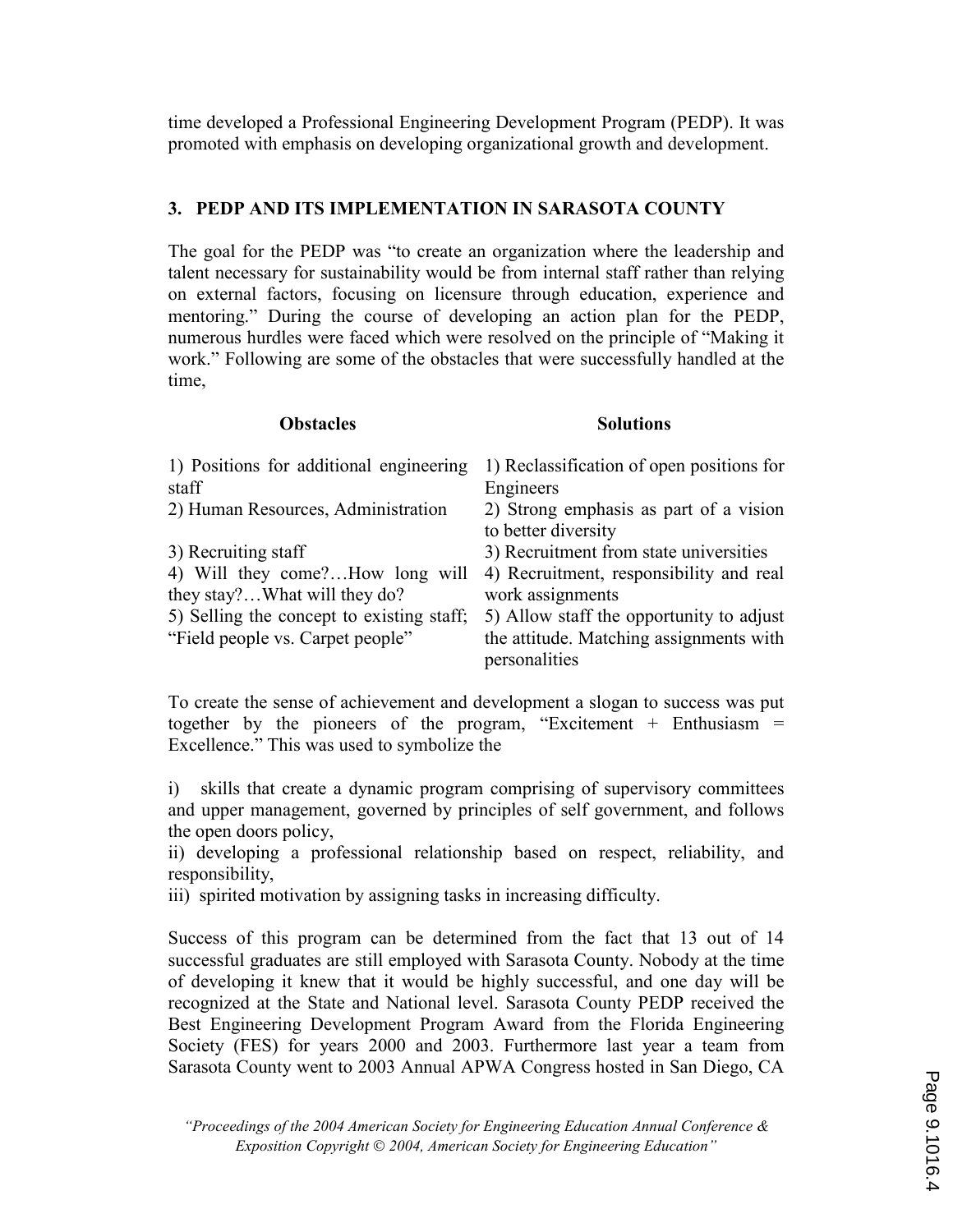to present their program in front of the national audience. It was a high honor to be nationally recognized, and adds to the credibility of Sarasota County's PEDP.

#### 3.1 Breakdown Structure of PEDP

The program offers employment in all fields of civil engineering and hands-on experience in different disciplines by allowing rotations into different assignments. Participants have the opportunity in the following divisions: Stormwater Environmental Utility, Transportation Planning, Drainage Operations, Traffic Operations, Road and Bridge, Road Program Management and Development Services. Most rotations are one year and are based on the participant's choice as well as the county's need.

After completing two years of engineering experience and fulfilling other requirements, the engineer trainee is eligible for promotion to senior engineer. Senior engineers continue in the program until they are eligible and obtain their professional engineer (PE) license. At this point, they are expected to choose a permanent position. See Figure 1 for the organizational layout.



### Figure 1 Organizational Layout of PEDP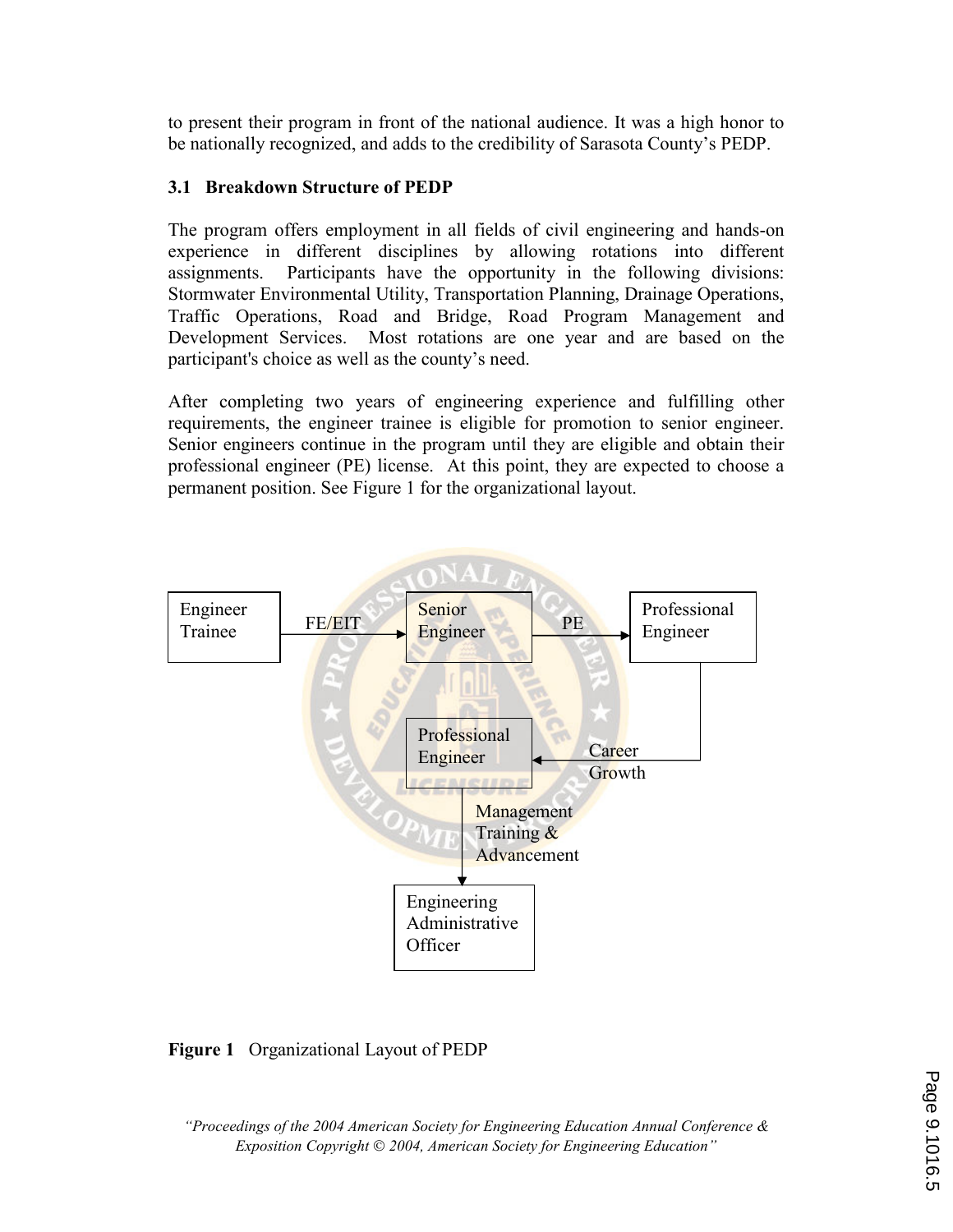#### 3.2 Professional Engineer Development Training Requirements

The required training in the PEDP is intended to ensure the participant is capable of providing future leadership for Sarasota County as a professional engineer (See Figure 2). The two types of training included in this program are formal (classroom and technical) and practical (on the job activities). A brief description and guidelines are discussed in this section.

### 3.2.1 Formal Training

All participants in the PEDP are required to complete a total of six (6) activities classified as formal training, which includes writing, presentation, customer service and team participation skills. These are essential for the success of the individual and Sarasota County Government. Therefore, unless the training has been completed while employed with the organization it will not be applicable in fulfilling the requirements necessary for promotion.

The time restraints for completion of the required formal training for an Engineer Trainee are shown below (see Table 2).

|                                            |        | 12     | 18     | 24     | Total |                                              |
|--------------------------------------------|--------|--------|--------|--------|-------|----------------------------------------------|
| Classification                             | Months | Months | Months | Months |       | Notes:                                       |
| Engineer Trainee<br>$(24$ month)           |        |        |        |        |       | Required for promotion<br>to senior engineer |
| Advanced<br>Engineer Trainee<br>(12 Month) |        | 2      | N/A    | N/A    |       | Required for promotion<br>to Senior Engineer |

**Table 2** Time Restraints for Formal Training Tasks (Engineer Trainee)

Note: An Advanced Engineer Trainee is a participant with prior professional experience or post baccalaureate degree. This determination will be prior to employment. Failure to complete the required formal training will hinder the promotion to Senior Engineer.

The time restraints for completion of the required formal training for a Senior Engineer are shown below (see Table 3).

| тане э<br>THE RESULTED FOLLOWED TRIBBER LASKS (SCHOL EIGHICCL) |          |        |          |        |        |       |                                                    |
|----------------------------------------------------------------|----------|--------|----------|--------|--------|-------|----------------------------------------------------|
|                                                                | Prior    |        |          | 24     | 48     | Total |                                                    |
| Classification                                                 | Training | Months | Months 1 | Months | Months |       | Notes:                                             |
| Senior Engineer<br>$(24 - 48$ month)                           |          |        |          |        |        | o     | Required for promotion to<br>Professional Engineer |
| Advanced<br>Senior Engineer<br>$(24-48 \text{ Month})$         |          |        |          |        |        | 6     | Required for promotion to<br>Professional Engineer |

Toble 2 Time Bostroints for Earmal Training Tasks (Soniar Engineer)

Note: An individual may qualify for initial status as a senior engineer based on criteria including experience and education. However, since only the formal training obtained while with Sarasota County is applicable, the requirement will be to complete all six (6) of the tasks prior to promotion to Professional Engineer. Program participants who are promoted from the Engineer Trainee Class must complete the remaining three tasks prior to promotion to Professional Engineer.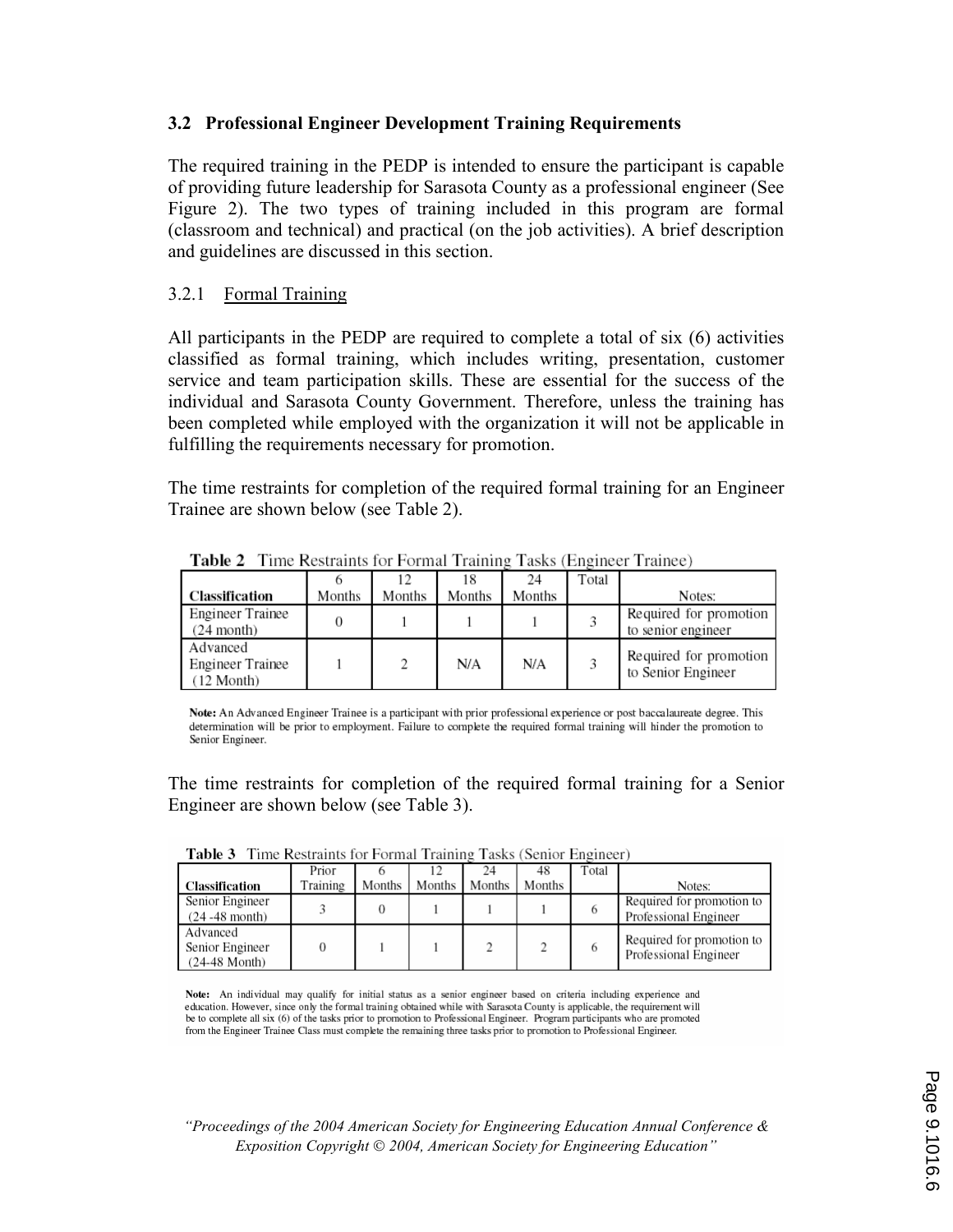#### 3.2.1.1 Customer Service Skills

Customer service skills are probably the most important of all, because the business of government is people and serving their needs as part of the County Government. Government employees are held to a higher standard and require all citizens to be treated with dignity and respect. Therefore a minimum of eight hours are required for satisfaction of the customer service skill requirement. This can be accomplished by registering and completing Customer Service level 1 classes offered through the Organizational and Employee Development branch of Sarasota County Human Resources. It is considered to be an alternative to the in house training.

### 3.2.2 Job Training

The important aspect of job training is that it gives the participants a chance to be involved in PEDP rotation assignments, and provides an opportunity to learn and develop people skills, networking, interagency communication and technical expertise. Overall aim is to encourage development of skills in project management, design, permitting and construction inspection. Figures 3 and 4 show the task lists used for the practical/on-job training.



### Figure 2 Checklist Reflecting Sarasota County's Core Competencies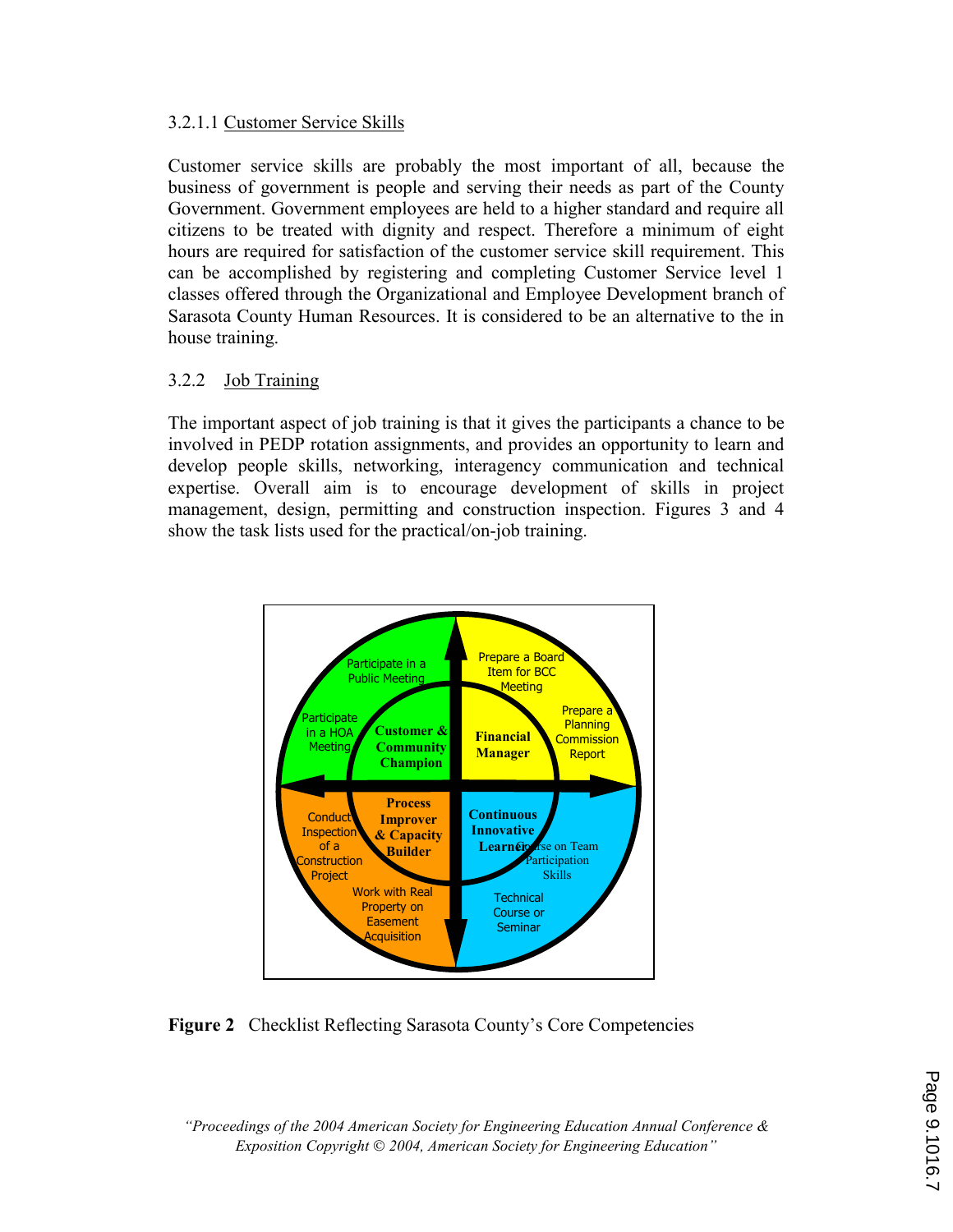

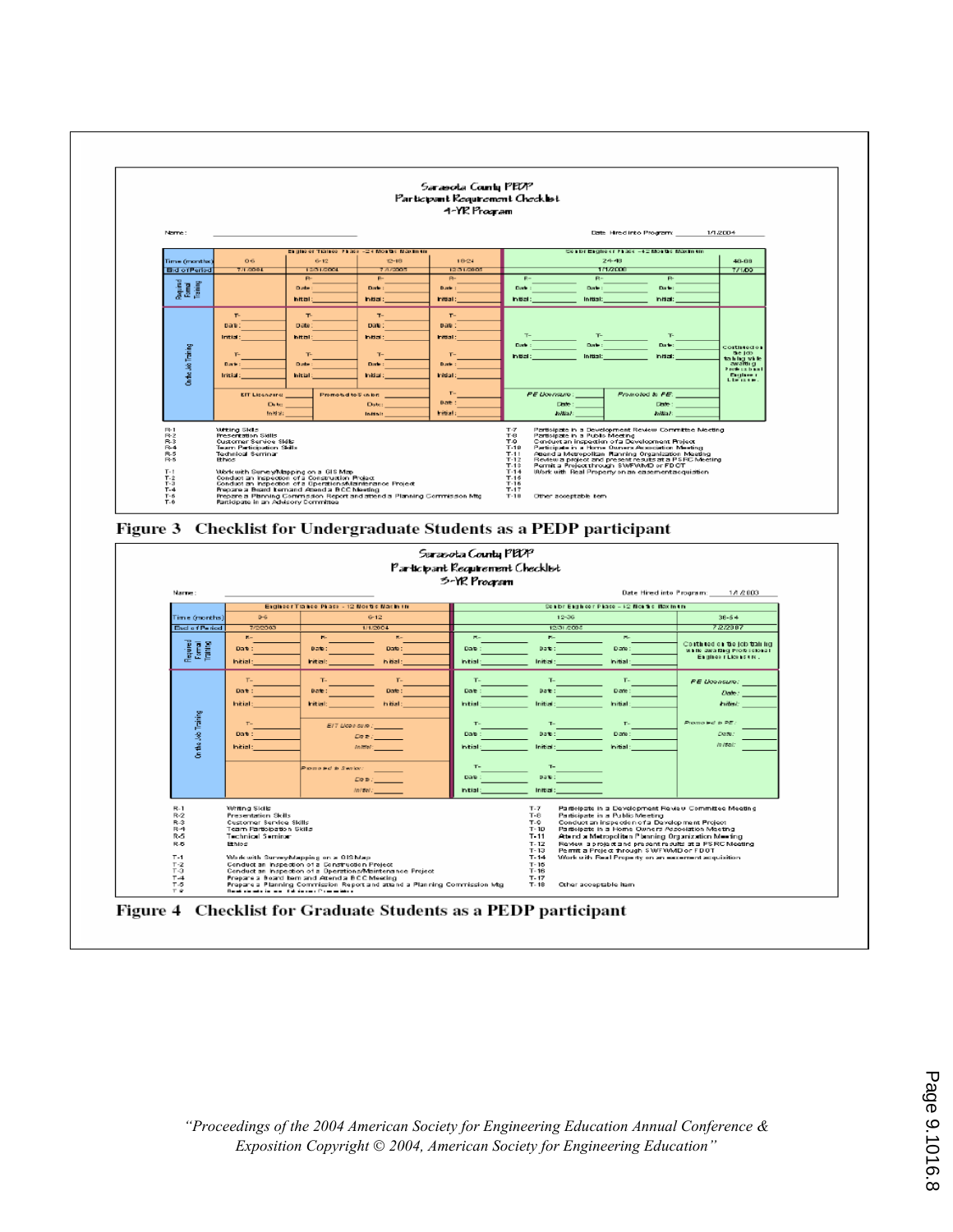### 3.3 Checklist Implementation

It is made sure that the PEDP checklist is implemented properly, so as a part of process

i) employees receive checklist from PEDP Committee when hired,

ii) merit increases are based on checklist milestones at 6, 12, 18, 24, 36 & 48 months, and

iii) program director must approve each completed task.

## 3.4 PEDP Committee

PEDP committee is made up of four volunteer participants who have been in the program for a minimum of 1 year. It creates a liaison between upper management and program participants. Such kind of contact provides the participants with opportunity to get mentoring in their professional development curve, and could be very useful for their future. Some of the tasks handled by the committee include

i) setting up and conducting the quarterly meeting for all program participants and supervisors, and

ii) organize recruiting and hiring for engineers and interns.

## 4. BENEFITS OF THE PROGRAM

Following section concludes program as a whole, and helps in giving an overview of the positive items associated with the PEDP.

## 4.1 Advantages of PEDP

1) There is no "Pigeon-Holing".

2) The rotating engineer is a beneficial, productive employee.

3) New job training, and ultimately the trainee becomes the trainer.

4) Provides mean to connect with people and produces most efficient interoffice/agency networking.

5) Promotes Continuing education, with incentives for tuition reimbursement and promotion.

6) Helps in developing training and conference attendance, and presentation experience.

7) Conducts PE/EI review courses periodically.

8) PEDP meetings hosted quarterly.

9) Creates an extremely well rounded, diverse engineer that knows public works.

10) Formal and job training helps in promotions.

11) Timely completions of tasks including engineering certification results in pay increases.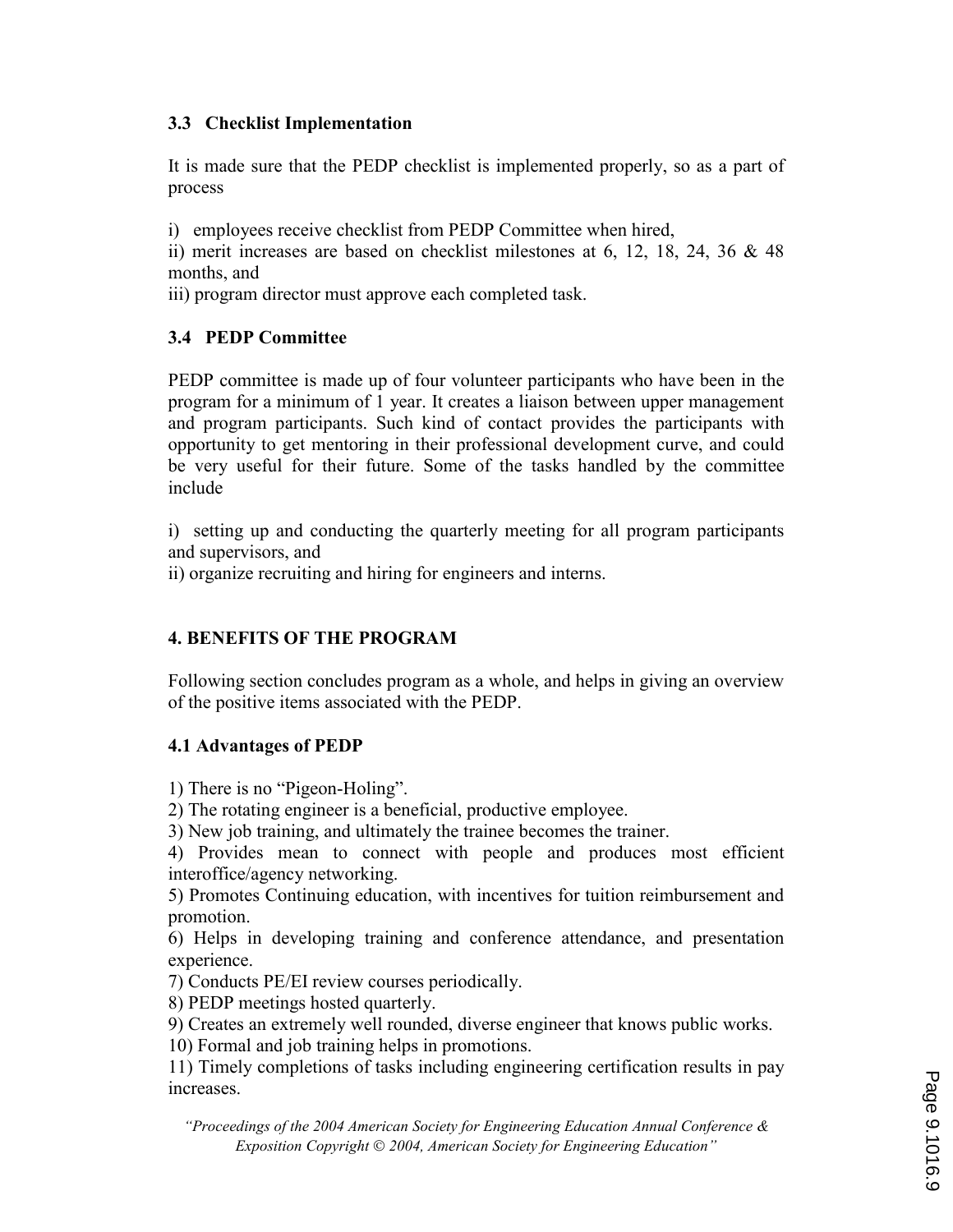i) For Engineer Trainee: 6-month merit increases (3-8%) for first 18 months.

ii) For Senior Engineer: 10–12% merit increase after 2 years if all program requirements are met, and annual merit increases (3-8%) afterward.

iii) For Professional Engineer: 10-12% merit increase upon certification if program requirements are met.

12) Direct benefits from being a County employee and participating in the PEDP.

### 4.2 Program Challenges

List of challenges, which makes the training program more exciting and affective, and puts life long learning technical and social impressions consists of

1) the cost of the program: an immediate supervisor trains the participants, and use and polishes his/her skills and abilities;

2) keeping rotational spots when the engineer gets their PE;

3) making sure everyone rotates, this helps people get comfortable with others;

4) getting "Buy-In" from other employees and departments;

5) Standardizing training.

### 4.3 Steps taken to Continue to grow

An ability to continue to grow is what marks the ultimate success of any developing and technical training program. Following steps have been taken by the Sarasota County to ensure the continuing growth of PEDP.

1) periodic recruitment, involving on campus and electronic recruiting via internet.

2) exposing currently enrolled graduates to the PEDP by hiring Co-Ops and interns.

3) promotes community involvement through outreach programs, active participation in professional associations and charity events.

4) program comparison with other State and National level professional engineering training programs to make sure that the program competes well with them (See Table 4.)

| <b>AGENCY</b>   | Sarasota     | <b>Florida DOT</b> | <b>CAL Trans</b> | FHWA         |
|-----------------|--------------|--------------------|------------------|--------------|
| <b>ITEM</b>     | County       |                    |                  |              |
| <b>Rotation</b> | 1 yr for 4yr | 6 mo for 4yr       | 6 mo for 2yr     | 1 yr for 2yr |
| Period          |              |                    |                  |              |
| Location        |              | >1                 | >1               | >1           |
| E.I.T           | Condition of | Condition of       | Prefer           | Prefer       |
|                 | Employment   | Program            |                  |              |
| Mentor          | Committee    | One Person         | One Person       | One Person   |
| Promotion       | Automatic    | Apply for          | Apply for        | Apply for    |
| for P.E.        |              |                    |                  |              |

Table 4 Program Comparison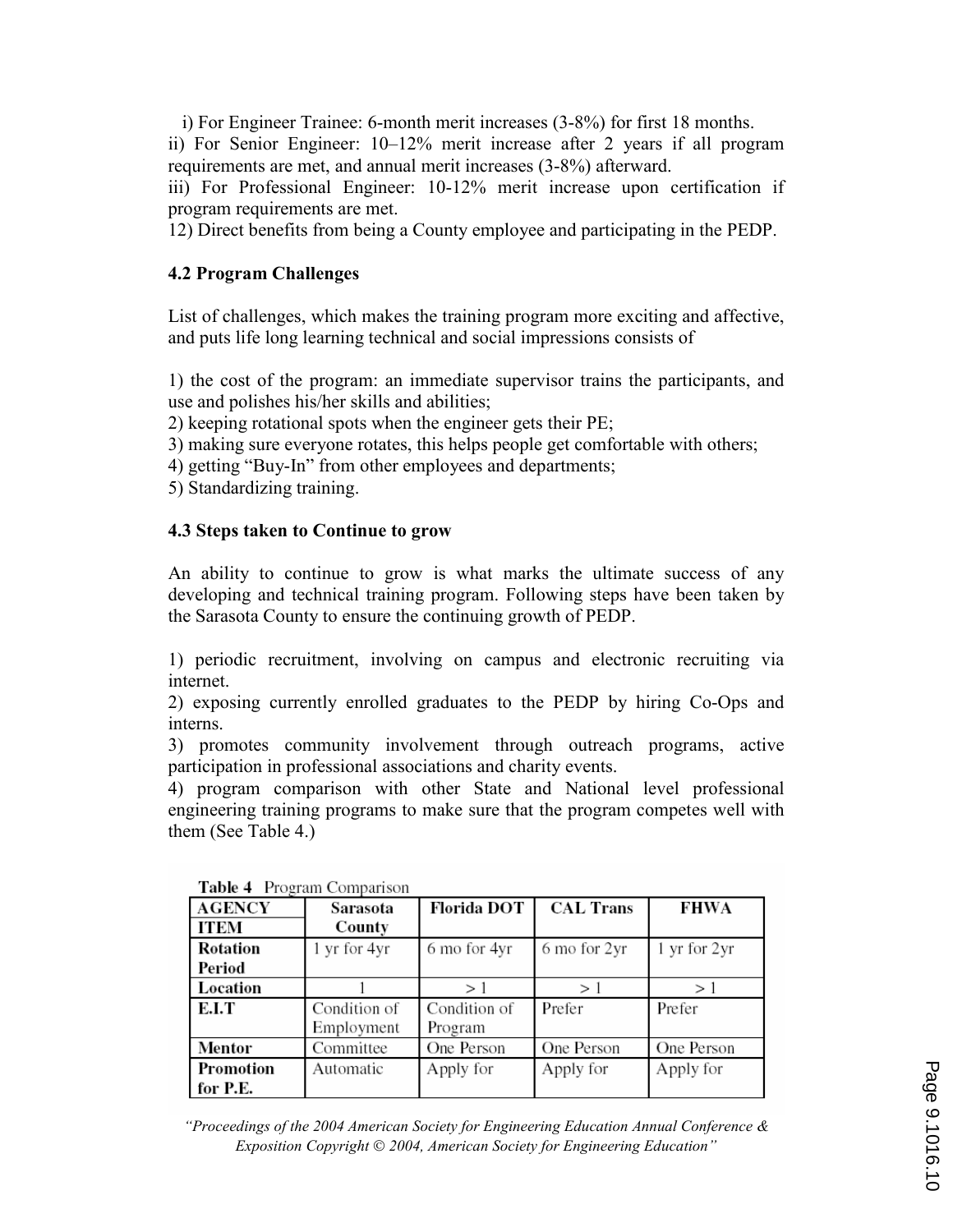### 5. CONCLUSION

The purpose of the Sarasota County Government Professional Engineer Development Program (PEDP) is to provide the opportunity for the requirements to be satisfied for licensure as a Professional Engineer. This is accomplished through technical training, mentoring, career guidance and growth opportunities while providing support for the community through dedicated customer service, technical competency and personal integrity.

Several key factors about the program are as follows:

1) The program includes three separate employee classifications, Engineer Trainee, Senior Engineer and Professional Engineer. The County broad banded the positions assigned to the program. After successfully completing the program and obtaining licensure, participants are assigned to a permanent position.

2) The program offers the opportunity for non-competitive promotions from Engineer Trainee to Senior Engineer and Senior Engineer to Professional Engineer. With completion of the required criteria and satisfactory evaluations, promotions are awarded as they are earned.

3) The opportunity to rotate while in the program helps enhance open communication within business centers. Duration of the assignment is based upon the needs of the organization and may vary. Additional consideration is given based on individual preferences, backgrounds, and specialized traits.

4) The requirements for successful completion of the program are a combination of practical on the job activities, formal training, and a time component. Failure to complete the required amount of tasks will result in promotional delays, removal from the program and termination of employment.

5) The maximum period of time for any individual to complete the program from engineer trainee to professional engineer is sixty-six (66) months. This includes a maximum of twenty-four (24) months as an Engineer Trainee, and 42 months as a Senior Engineer.

Currently analyzing and comparing PEDP with the other available professional development programs in the country it is justified to say that the "Initiation of such an engineering development program at the County level shows great enthusiasm, and higher standards of motivation and work ethics to serve the community better." This is why Sarasota County truly defines its conduct and practice as an" employee capital", for it is for the betterment of the people by the people.

### ACKNOWLEDGEMENT

The authors greatly appreciate the co-operation and assistance extended by the Sarasota County employee in writing this paper. Our Special thanks goes to

<sup>&</sup>quot;Proceedings of the 2004 American Society for Engineering Education Annual Conference & Exposition Copyright  $\odot$  2004, American Society for Engineering Education"